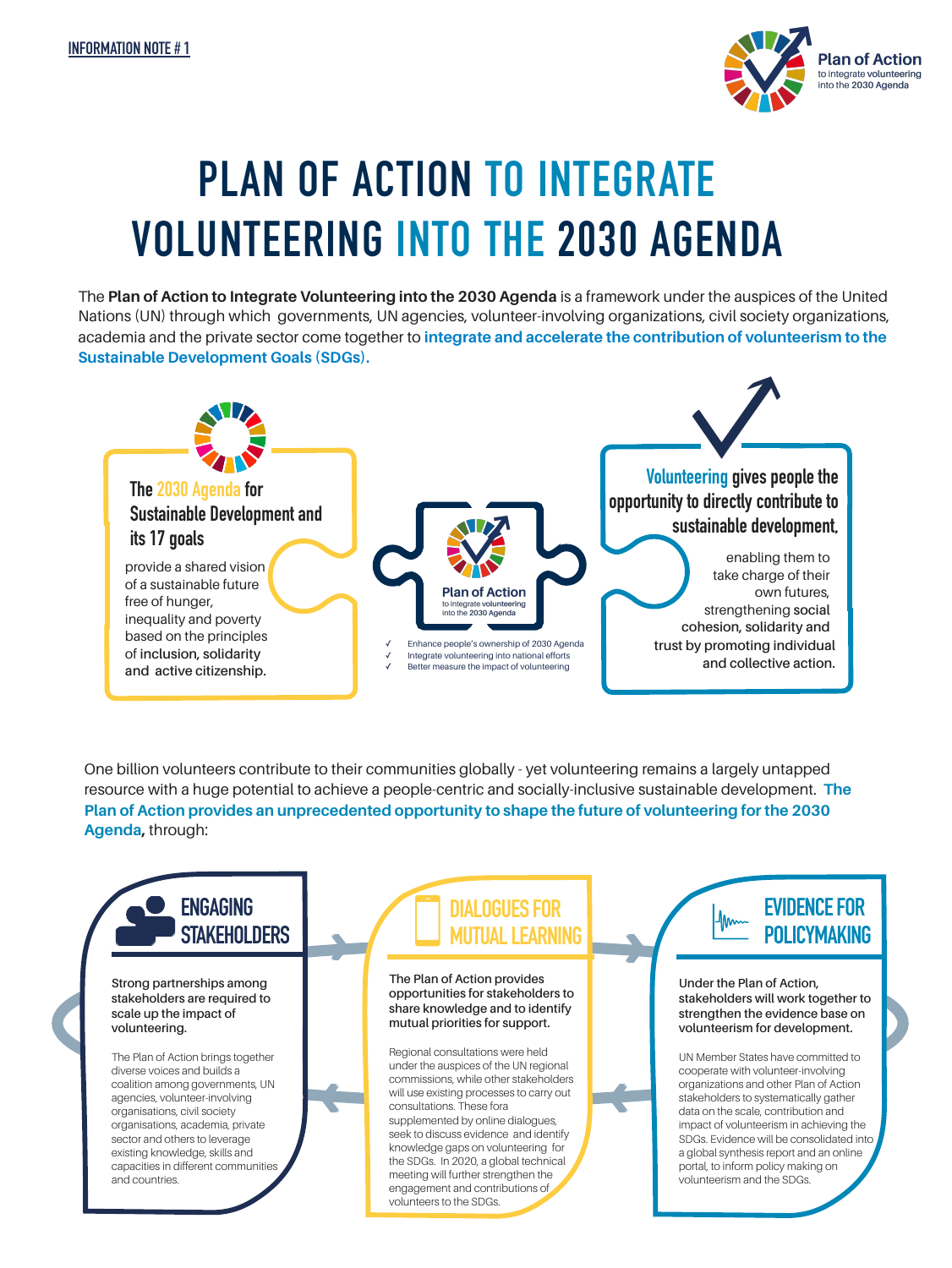

## **ROAD TO 2020: REIMAGINING VOLUNTEERING**

The roadmap shows the multi-stakeholder processes leading to the Global Technical Meeting on "Reimagining volunteering for the 2030 Agenda."



#### **2019 STAKEHOLDER CONSULTATIONS www.unv.org/planofaction**



**Plan of Action Online Dialogues - Shape the Future of Volunteering** [www.unv.org/planofaction/dialogues](http://www.unv.org/planofaction/dialogues)



**Regional Consultation on the Plan of Action for Integrating Volunteerism into the 2030 Agenda - Europe** *(on the margins of the Regional Forum on Sustainable Development for the UNECE region)*



**Regional Consultation on the Plan of Action for Integrating Volunteerism into the 2030 Agenda - Asia Pacific** *(on the margins of the Asia Pacific Forum on Sustainable Development)* 



**Regional Consultation on the Plan of Action for Integrating Volunteerism into the 2030 Agenda - Arab States** *(on the margins of the Arab Forum for Sustainable Development )* 

**Regional Consultation on the Plan of Action for Integrating Volunteerism into the 2030 Agenda - Africa** *(on the margins of the Africa Regional Forum on Sustainable Development )* April **18**  Tangier



**Regional Consultation on the Plan of Action for Integrating Volunteerism into the 2030 Agenda - Latin America and the Caribbean** *(on the margins of the Forum of the countries of Latin America and the Caribbean on Sustainable Development)*



**High Level Political Forum 2019 (Presentation of the Voluntary National Reviews)** 

August **28-30**  Yokohama

**Tokyo International Conference on African Development (TICAD)** *(tbc)*



**International Volunteer Cooperation Organisations Conference (IVCO)**



**International Federation of Red Cross Statutory Meetings(***tbc); International Day of Volunteers*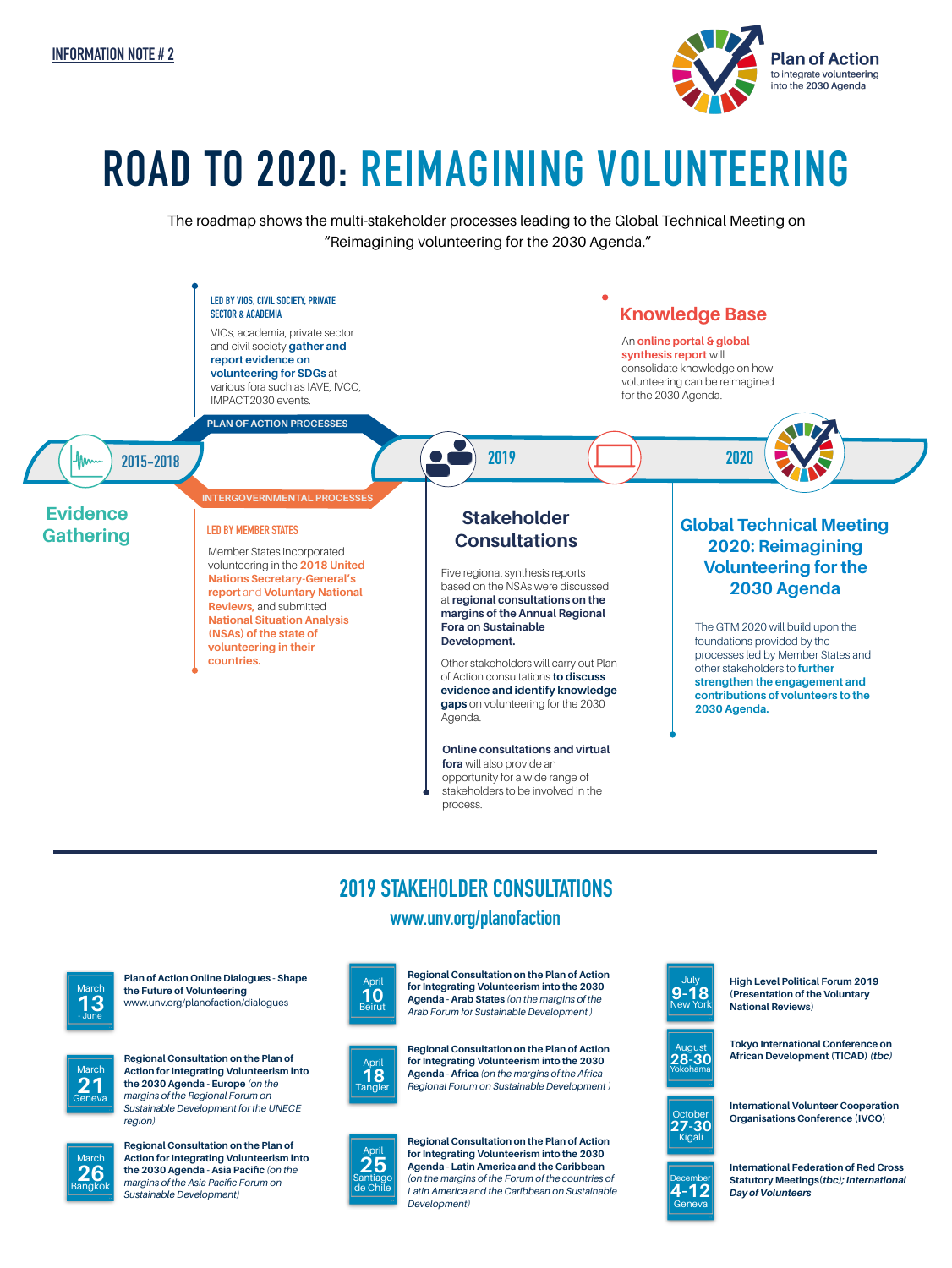

# **ENGAGE IN THE PLAN OF ACTION**

The **Plan of Action to Integrate Volunteerism into the 2030 Agenda** brings together United Nations Member States, UN Agencies, volunteer-involving organizations, academia, civil society organizations and the private sector to boost the contribution of volunteerism under the 2030 Agenda. The United Nations Volunteers (UNV) programme and the International Federation of Red Cross and Red Crescent Societies (IFRC) oversee implementation of the Plan of Action. **During 2019 and 2020, diverse stakeholders are coming together to reimagine the future of volunteerism by:** 

#### **UN MEMBER STATES**

- ✓Measuring volunteer work and impact through national statistical offices
- ✓Integrating volunteering into sector and national strategies, schemes and volunteering infrastructure, with a focus on social and economic inclusion
- ✓Providing an enabling environment with the rights and freedoms for volunteers to organize for peace and development
- ✓Creating spaces and opportunities for evidence generation and dialogue on volunteerism with stakeholders at national and sub-national level, as part of regular policy, planning and implementation
- ✓Participating in Plan of Action dialogues at regional and global level, in the margins of SDG processes
- ✓Incorporating information on the scale, contribution and impact of volunteerism in Voluntary National Reviews of the Sustainable Development Goals

#### **UN AGENCIES**

first

**VOLUNTEER INVOLVING** 

**ORGANIZATIONS (VIOs)** 

✓Participating in the Volunteer Groups Alliance to highlight the contribution of volunteers in the United Nations Economic and Social Council (ECOSOC) and in other intergovernmental

✓Sharing trends, evidence, best practices and lessons learnt through the consultation and evidence processes under the Plan of Action

✓Identifying priority areas for the Global Technical Meeting where volunteerism can really bolster efforts to reach the furthest behind

processes and mechanisms

- ✓Recognizing and including volunteering in UN-led and sector processes at the national, regional, and global level
- ✓Participating in UN inter-agency fora on citizen-led approaches and community partnerships through volunteering
- ✓Measuring and documenting of the contribution of volunteers in peace and development strategies and programmes of all UN agencies and their partners
- ✓Mobilizing volunteers for diverse assignments supporting the 2030 Agenda as part of UN system capacities



### **ACADEMIA**

- ✓Strengthening evidence of volunteerism's contribution to development through deepening research and sharing knowledge and expertise on key volunteering and development themes and topics such as gender, climate change, migration and inclusion
- ✓Strengthening the inputs from Southernbased academia to improve evidence base from the global South
- ✓Supporting governments and their development partners in use of evidence for policies and practice on volunteerism

#### **PRIVATE SECTOR**

- ✓Sharing expertise, experiences, best practices and lessons learned in working with volunteers through various fora, platforms and processes
- ✓Promoting and integrating corporate volunteering as part of the company's CSR initiatives

#### **CIVIL SOCIETY ORGANIZATIONS**

- ✓Using volunteerism to widen participation in and strengthen people's ownership of the 2030 Agenda
- ✓Measuring and documenting the contribution of volunteers in peace and development strategies and programmes
- ✓Sharing expertise, experiences, best practices and lessons learned in working with volunteers through various foras, platforms and processes under the Plan of Action
- ✓Advocating for an enabling environment and the freedom to self-organize through volunteering as part of civil society space